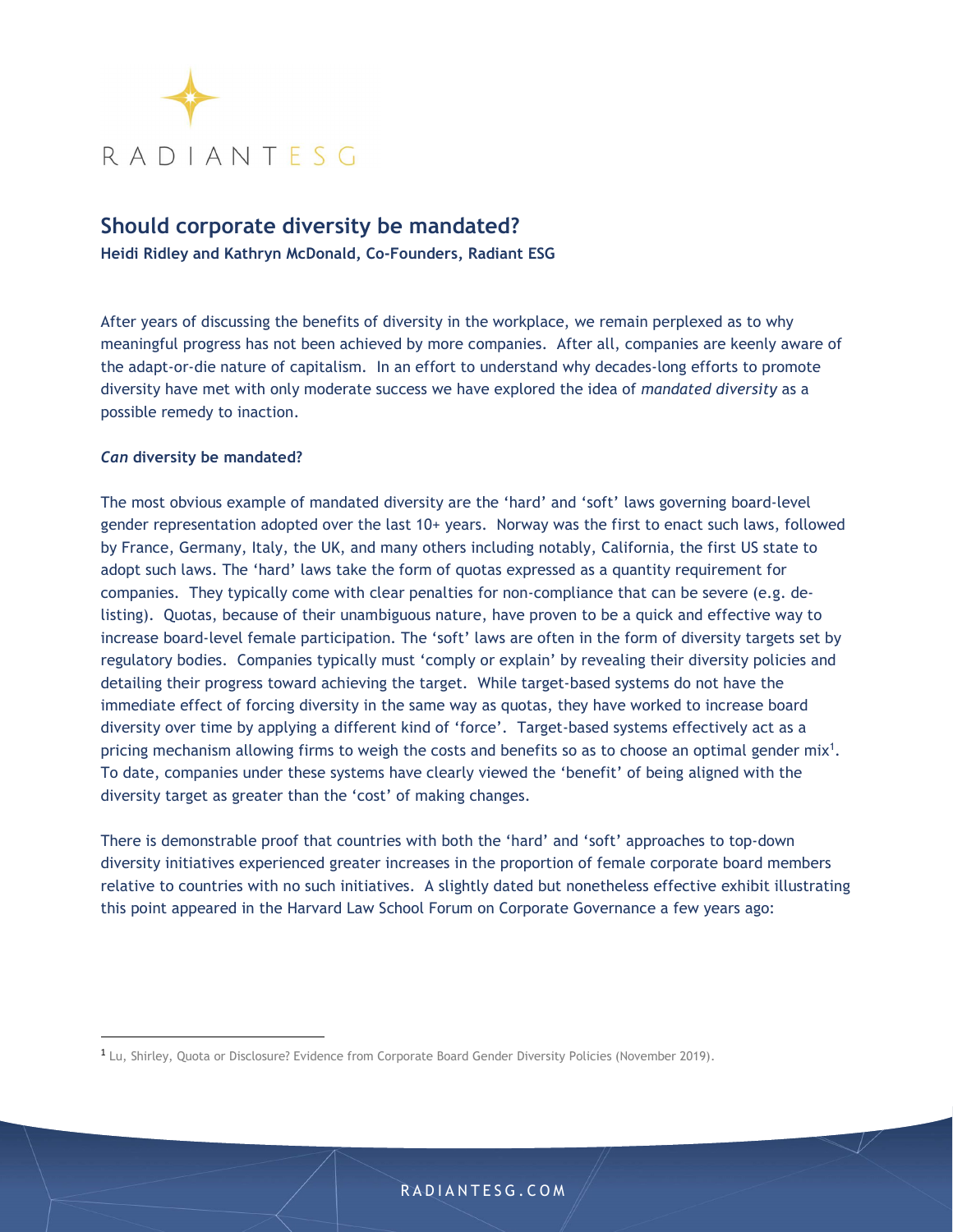

Source: Institutional Shareholder Services, January 2017

### Has mandated diversity worked? It depends…

The good news is that both the 'hard' and 'soft' diversity laws have worked in the sense that they really have increased the percentage of women in board level positions. We would like to believe that female board representation would have happened naturally, stemming from a management awakening to the economic benefits of diversity even in the absence of such laws, but the United States represents an effective counter-argument to this line of reasoning<sup>2</sup>. Therefore, we do attribute an increase in board diversity to the laws, at least in part.

The bad news is that several of the expected knock-on effects of appointing more high-profile women have not materialized. Importantly, studies of the effects of the laws have met with inconclusive results with respect to company financial performance; this flies in the face of the body of research demonstrating improved economic outcomes associated with diverse teams<sup>3</sup>. .

 $^2$  Further, we cannot ignore the fact that some countries with the largest increases in female board representation have generally stronger gender equality, making the 'cost' of being perceived as 'anti-diversity' particularly steep, so it is possible that greater female board representation may have happened in the absence of any laws. But, again, the paltry growth rate of female board participation experienced by US companies works to undermine this argument.

<sup>&</sup>lt;sup>3</sup> Catalyst provides a nice summary of just some of that research here: https://www.catalyst.org/research/why-diversity-andinclusion-matter-financial-performance/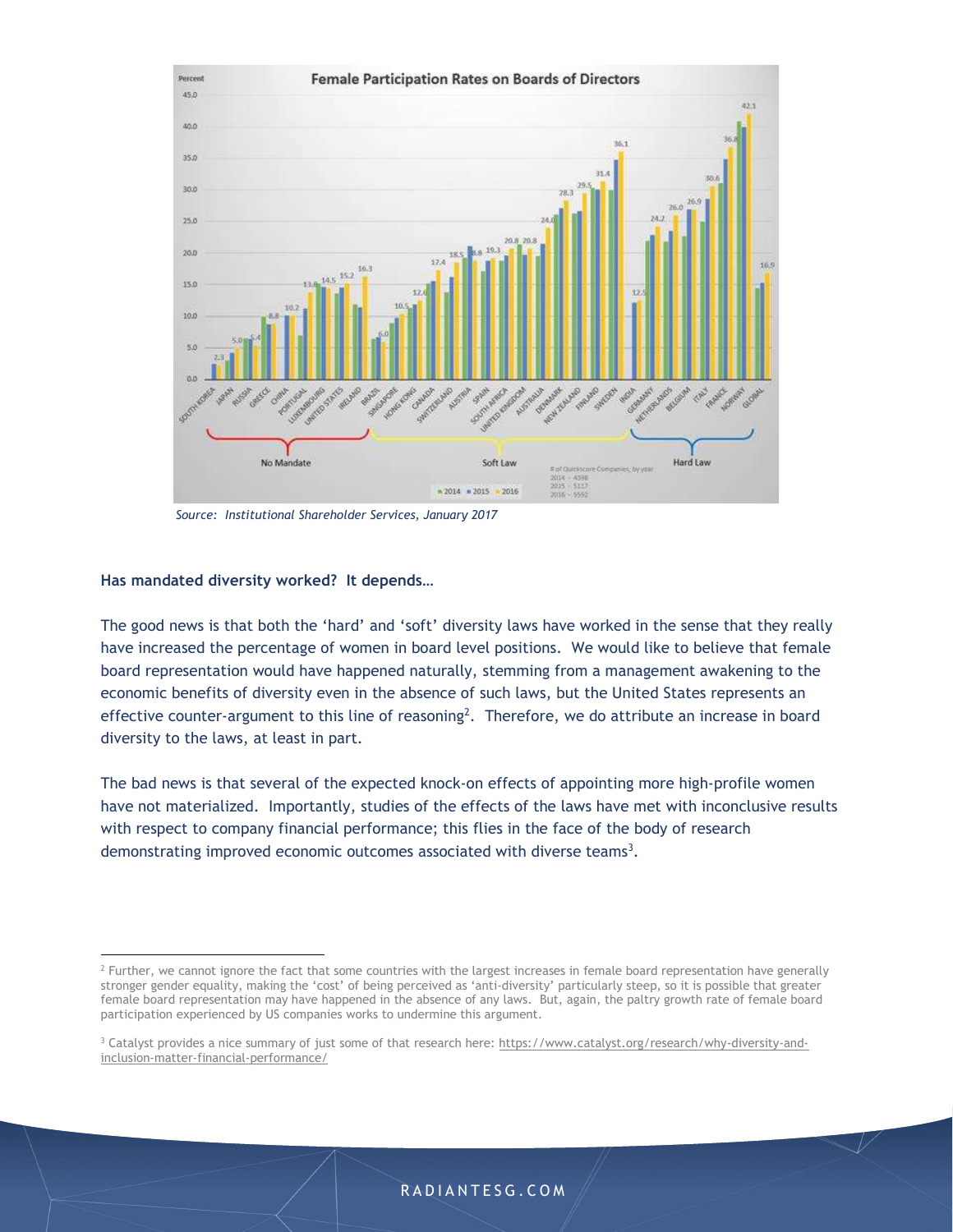Other anticipated benefits specific to women in the workplace have not come to pass either. For example, more women on a company's board has not necessarily led to greater female representation within the ranks of management. In France, Germany, and the Netherlands (all countries with diversity laws) just 10-20% of senior management jobs were held by women according to data from Korn Ferry reported in 2018<sup>4</sup>. Similarly, based on a recent analysis of the Norwegian quota system, there was no meaningful closing of the wage gap within the management ranks of companies, though the wage gap did narrow for the female board members themselves<sup>5</sup>. The upshot is that the 'hard' and 'soft' laws did meaningfully increase female representation on corporate boards, providing a powerful signaling effect and certainly benefitting the women chosen for board spots, but there is not much evidence of a 'trickle down' effect extending those benefits to others.

### Have we been focused on the wrong thing?

Until now, our collective focus has been on increasing diversity at the corporate board level. While we believe it is important to continue to increase female board representation, the real benefits of diversity are yet to be felt by most companies and by the economy more broadly because diversity needs to be increased at every level of a company. Organizational diversity and the policies and practices that make it manifest are associated with greater employee retention, greater productivity, ability to attract new talent, and improved innovation and problem solving (through a reduction in 'group think'). At this juncture, a focus on the organization is arguably as important, if not more, than the focus on the board.

If we are to work to improve organizational diversity we need to start with data. While there are a few data vendors who are offering a much more comprehensive view of company-level diversity than has been available historically, it is still difficult to get a broad set of diversity data for a broad set of companies. While this goes well beyond what is covered by the 'comply or explain' requirements, standardized disclosure of a robust set of diversity measures would be enormously helpful for level-setting and engagement. And, as the saying goes, if you can't measure it you can't manage it.

Next, we need to acknowledge that some diversity initiatives simply work better than others. An HBR study from 2016 of US firms demonstrated that programs that attempt to strong-arm employees to forget their biases through negative incentives like grievance systems were shown to *reduce* diversity over time<sup>6</sup>. . In that same study, the authors showed that programs framed around engagement, contact between groups, or people's desire to look good to others work well. Mentoring, college recruitment targeting women, diversity task forces, and other programs anchored on positive reinforcement led to increased female representation. But we know that increasing the diversity numbers is merely the first step-- what needs to happen next is inclusion.

<sup>4</sup> https://www.economist.com/business/2018/02/17/ten-years-on-from-norways-quota-for-women-on-corporate-boards

<sup>5</sup> Marianne Bertrand, Sandra E Black, Sissel Jensen, Adriana Lleras-Muney, Breaking the Glass Ceiling? The Effect of Board Quotas on Female Labour Market Outcomes in Norway, The Review of Economic Studies, Volume 86, Issue 1, January 2019, Pages 191-239, https://doi.org/10.1093/restud/rdy032

<sup>6</sup> https://hbr.org/2016/07/why-diversity-programs-fail)